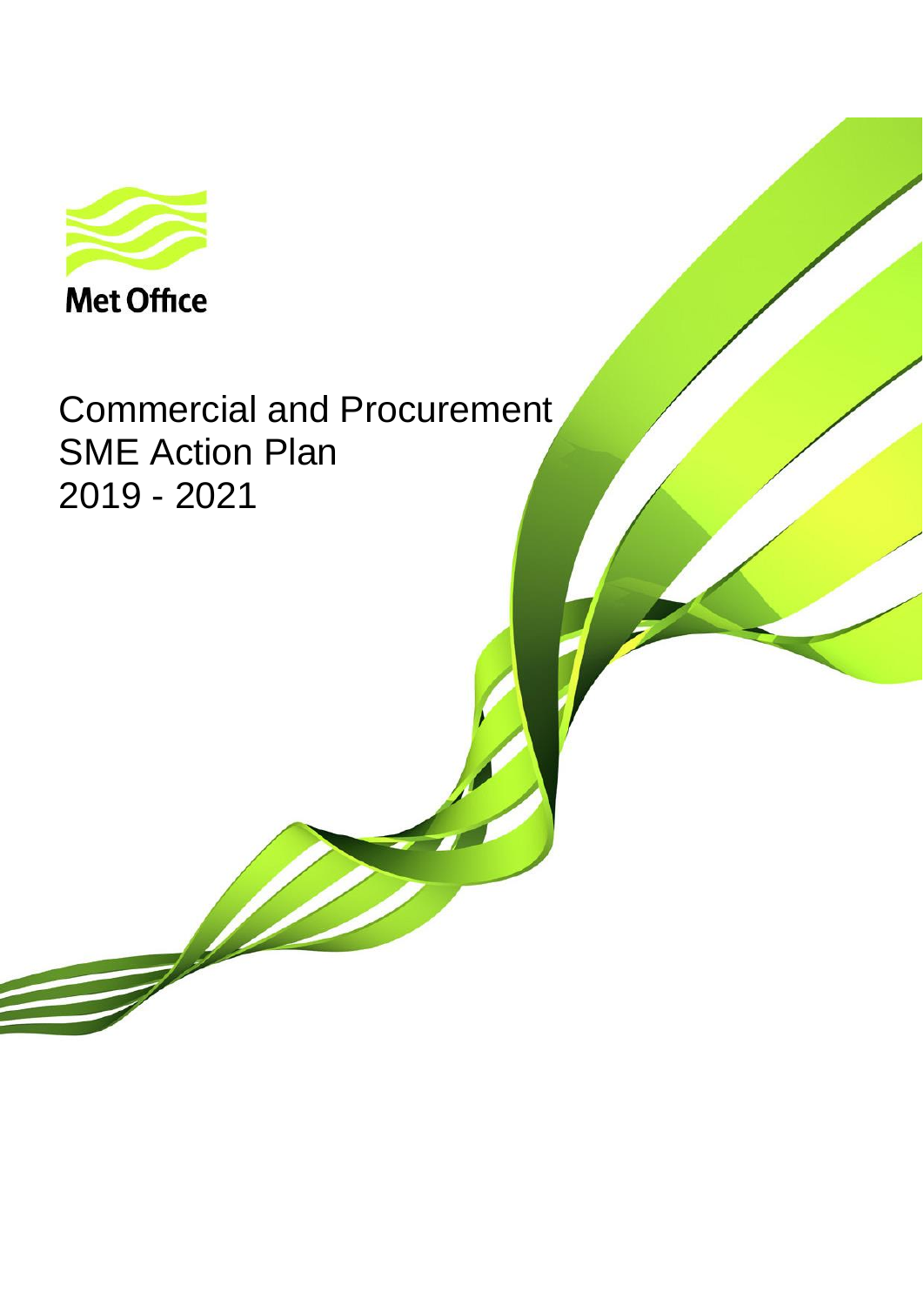# **Met Office SME Action Plan**

1. The Met Office is an Executive Agency of the Department for Business, Energy and Industrial Strategy, our vision is an economy that works for everyone with great places in every part of the UK for people to work and for business to invest, innovate and grow. We strive to support businesses to start and thrive and to drive growth across the country.

2. The Met Office also depends upon a diverse and competitive supply chain to encourage innovation, achieve our priorities and obtain value for money. We have taken steps to buy goods and services more effectively and to open up more opportunities to smaller businesses. This includes removing barriers, improving commercial and procurement processes and having better supplier engagement to encourage SME involvement.

3. Met Office is always looking for ways to stimulate small business participation in bidding for goods, works and services. Our aim is to build on the good work completed today in our supply chains.

Chief Financial Officer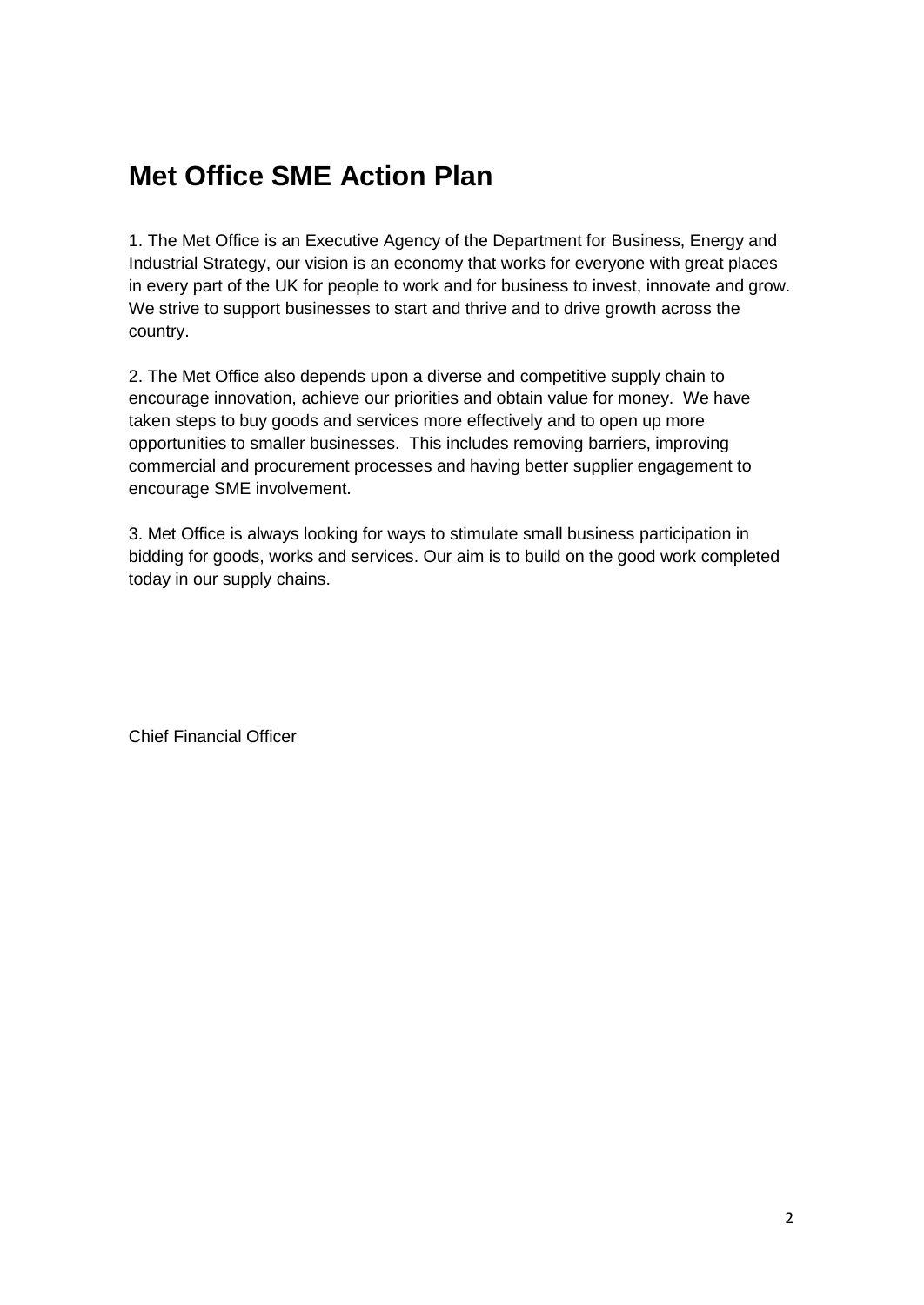# Progress so far

### **Current Average SME Direct Spend**

Average Direct Spend with SMEs reported in the Commercial & Procurement Quad (2018/19):

Quarter 1: SME Spend £5,035,727.99 of Total Spend £22,640,070.73 = 22.30% Quarter 2: SME Spend £5,465,327.55 of Total Spend £22,472,513.72 = 25.08% Quarter 3: SME Spend £5,594,298.88 of Total Spend £18,981,877.78 = 29.81% Quarter 4: SME Spend £5,156,185.60 of Total Spend £21,845,568.67 = 23.81%

FY18/19: Total SME Spend £21,251,540.02 of Total FY Spend £85,940,030.90 = 25.26



**Lean procurement** – Met Office supports and adopts lean procurement principles such as the need for early market engagement and supplier days. This helps break down barriers and encourages greater SME participation and wider interest. It also helps us develop better specifications with greater confidence that our opportunities are attractive to the market and can be delivered.

**Proper consideration of optimal contract size** – Service requirements are now routinely broken down into lots to increase SME opportunities. We also use many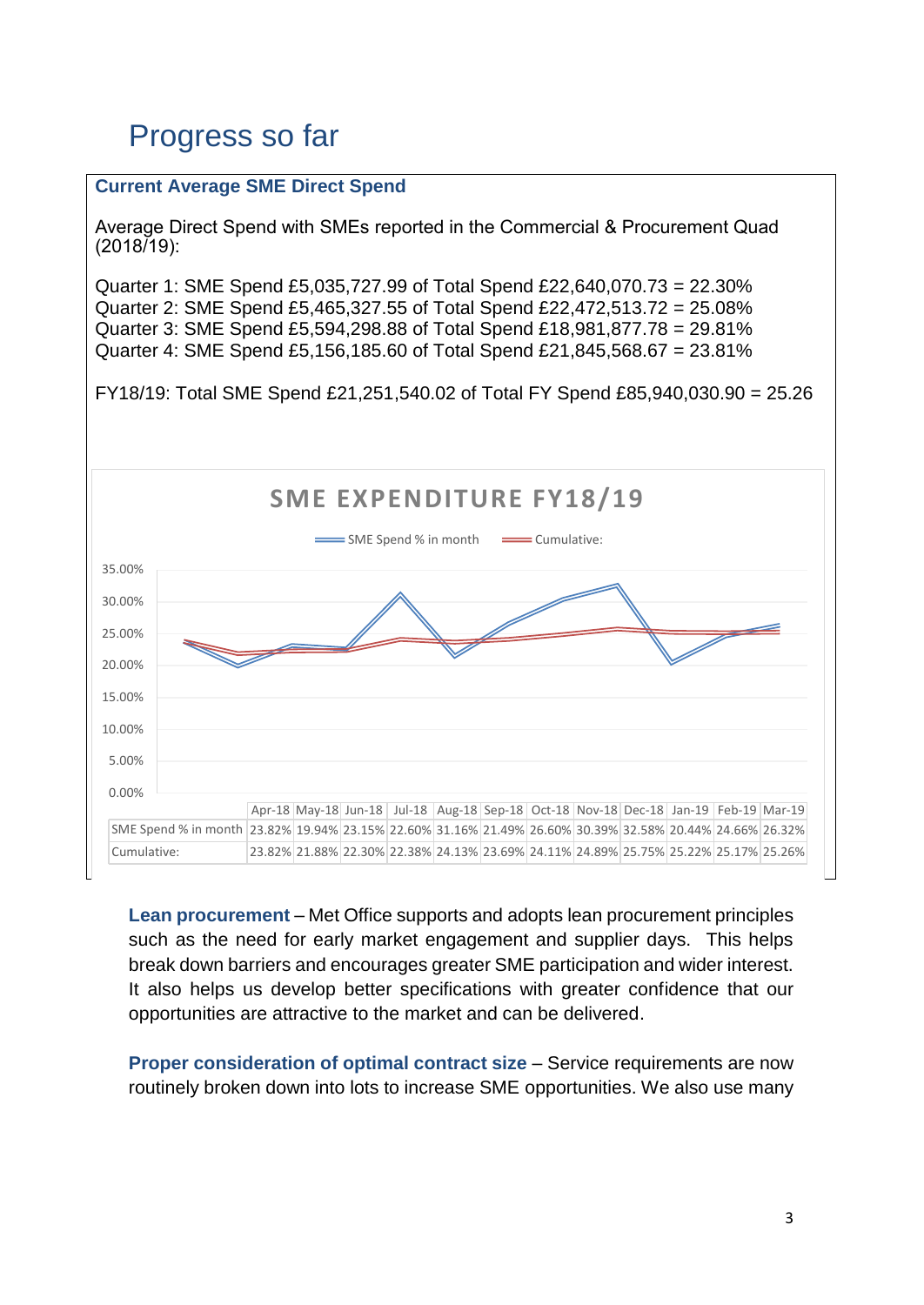frameworks e.g. IT Technical Training Framework/Use of G-Cloud for Digital Solution/use of CCS Frameworks;

**Crown Commercial Service** – About a quarter of Met Office's procurement spend is via Crown Commercial Services (CCS). This is our preferred route to market provided a suitable framework is in place for the goods, works or services required. Historically aggregation of demand worked against SME involvement and many frameworks had little or no SME participation. CCS is working to address this problem and have set their own target of 35% of all spend through their frameworks to be with SMEs by 2021 which Met Office supports through framework spend where appropriate to do so;

**Increasing competition** - All procurements in scope of the EU Public Procurement Directives must be advertised in the Official Journal of the European Union (OJEU) and are advertised in TED (Tenders Electronic Daily). By default the OJEU open procedure is followed unless there are good reasons not to do so although Met Office do few through this process due to the use of the CCS Frameworks;

**Short form of terms and conditions** – Met Office has adopted this for all procurements valued up to £10,000. These proportional and balanced terms reduce the burden on suppliers which can discourage SME involvement;

**No Selection Questionnaire (SQ)** – Met Office no longer uses the selection questionnaire unless there is a clear justification for doing so;

**Prompt Payment** – Met Office abides by [Prompt Payment Policy](https://www.gov.uk/guidance/prompt-payment-policy) and promotes the **Prompt Payment Code** which aims to pay suppliers on time, provide clear guidance and encourage good payment practice.

Met Office aims to pay over 80% of suppliers within 5 days and Accounts Payable recently achieved 85%.

**Government Procurement Card (GPC) Payment** – GPC is the preferred method of payment for all low value goods and services purchases under £5K at the Met Office. SME suppliers make up a large percentage of this group of suppliers. It provides a simplified process for procuring low value, non-strategic, goods and services on behalf of the Met Office. This substantially reduces the time in which SME suppliers are paid compared with traditional procurement routes.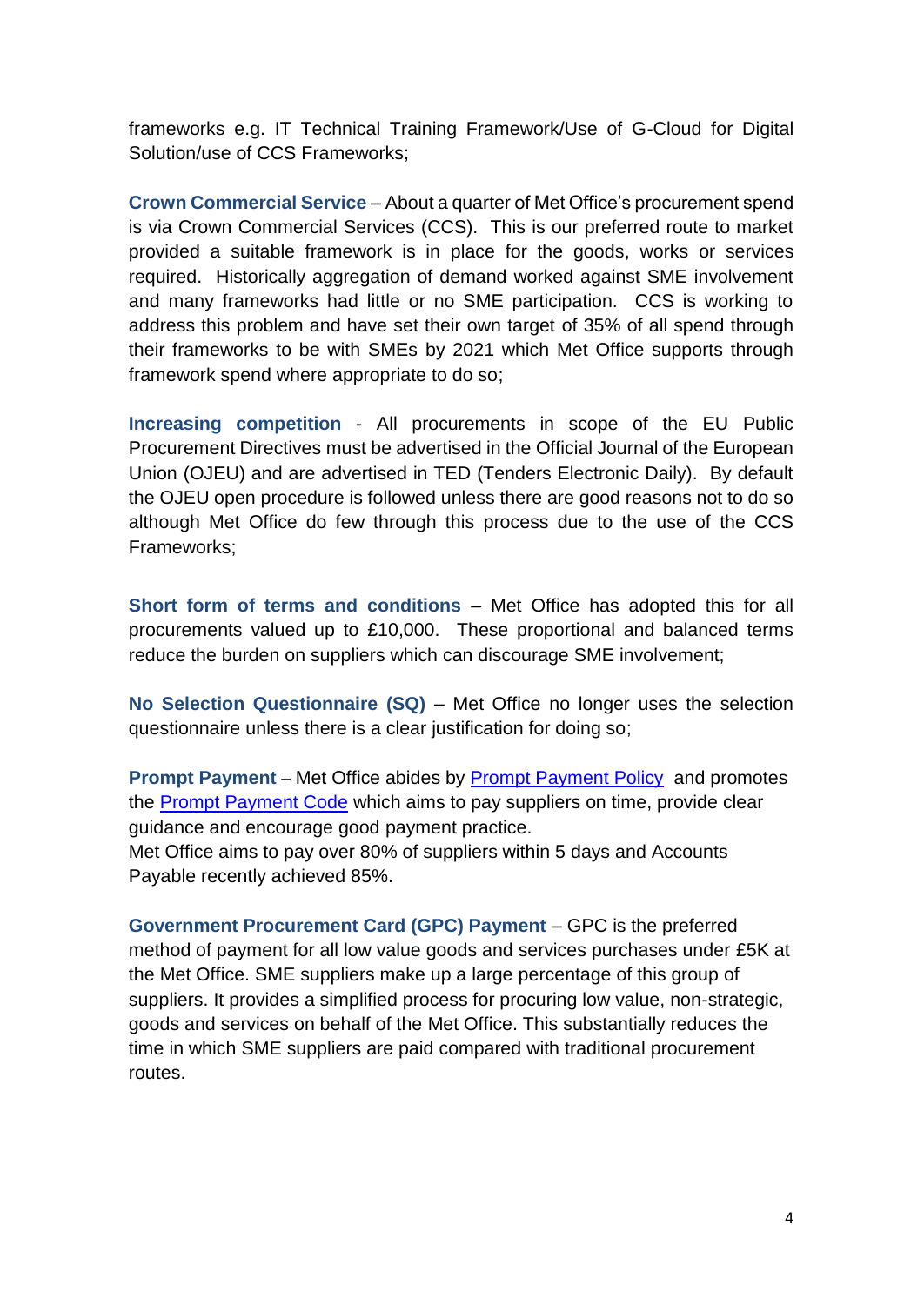**Met Office Action Plan** – Met Office will treat the action plan in Annex A as a living document and will update it with new actions and updates on SharePoint in Office365. This is anticipated to be on the anniversary of the original publication date.

# **Useful Link:**

**Met Office eTendering Portal - Procurement opportunities** [https://procontract.due](https://procontract.due-north.com/Opportunities/Index?tabName=opportunities&resetFilter=True)[north.com/Opportunities/Index?tabName=opportunities&resetFilter=True](https://procontract.due-north.com/Opportunities/Index?tabName=opportunities&resetFilter=True)

**Contracts Finder** – UK Government procurement portal advertising procurement notices, pre-procurement opportunities, procurement live and contract award. <https://www.gov.uk/contracts-finder>

**CCS Public Sector Procurement Guidance** – Information on public sector procurement-policy <https://www.gov.uk/guidance/public-sector-procurement-policy>

**The Federation of Small Businesses** <https://www.fsb.org.uk/>

## **Met Office SME Stories:**

<https://www.metoffice.gov.uk/about-us/who/sustainability/working-with-smes>

<https://www.metoffice.gov.uk/about-us/who/sustainability/working-with-local-firms>